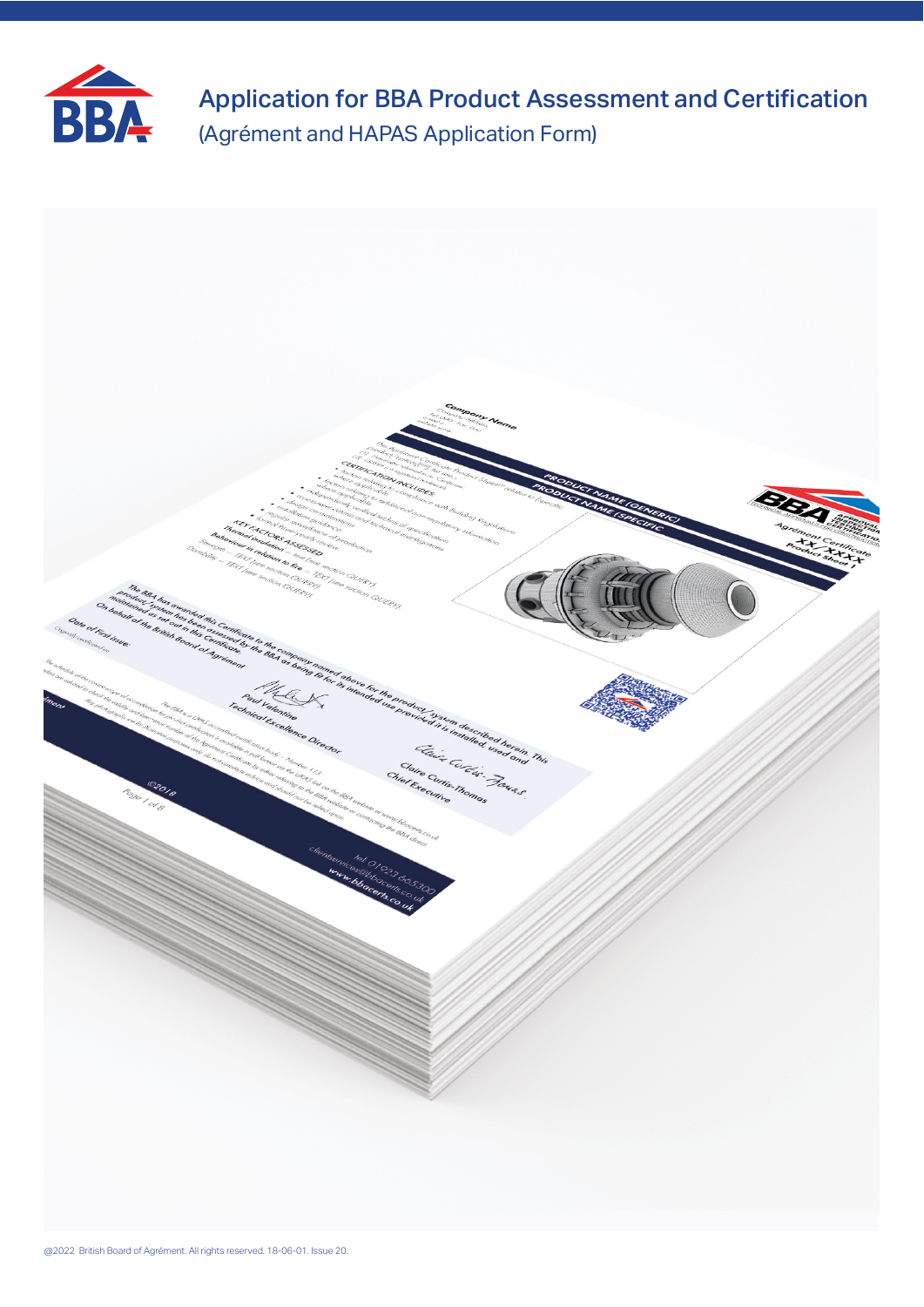# Section 1 - Applicant Details

## **1.1 Company details (as should appear on the issued Certificate)**

| Registered Company name            |  |
|------------------------------------|--|
| Trading as                         |  |
| Address                            |  |
| <b>Company Registration Number</b> |  |
| Town/City                          |  |
| County                             |  |
| Postcode                           |  |
| Country                            |  |
| Website                            |  |
| Main telephone number              |  |
|                                    |  |
| Registered address if different    |  |

### **1.2 Contact details**

|                                      | Title (Ms,<br>Mr/Mrs/Dr) | Name | Email | Tel numbers<br>(work/mobile) |
|--------------------------------------|--------------------------|------|-------|------------------------------|
| Main point<br>of contacts<br>details |                          |      |       |                              |

(1) it is recommended that the Applicant appoints a competent person who will be responsible and empowered to act as the contact during the approval process<br>and give conclusive answers to any technical and procedural quest

# Section 2 - Product/System Specification

### **2.1 Application type**

Please select the type of application you are submitting (select one).

| <b>BBA Product Assessment and Certification</b><br><b>BBA Agrément</b><br>assessment<br>Successful testing and approval of a manufacturing product or system results in a BBA Agrément<br>Certificate that proclaims it to be fit for purpose. This is recognised by the industry as a mark of<br>quality and reliability and sought after by architects, specifiers and decision makers during the<br>construction planning process.<br><b>BBA HAPAS assessment</b><br><b>Highways Authorities' Product Approval Scheme (HAPAS)</b><br>HAPAS is a nationally recognised approval scheme for innovative products and systems used<br>in highway works. It exists to ensure levels of quality and safety compliance are in full alignment<br>with Road Authority performance requirements, so that manufacturers and installers operating<br>on the highways can rely on a dependable degree of consistency. Successful HAPAS assessment<br>results in the issue of a Certificate or Report which provides highway engineers with product<br>performance, design and installation data which are invaluable to the product choice and project<br>planning processes. |  |  |
|---------------------------------------------------------------------------------------------------------------------------------------------------------------------------------------------------------------------------------------------------------------------------------------------------------------------------------------------------------------------------------------------------------------------------------------------------------------------------------------------------------------------------------------------------------------------------------------------------------------------------------------------------------------------------------------------------------------------------------------------------------------------------------------------------------------------------------------------------------------------------------------------------------------------------------------------------------------------------------------------------------------------------------------------------------------------------------------------------------------------------------------------------------------------|--|--|
|                                                                                                                                                                                                                                                                                                                                                                                                                                                                                                                                                                                                                                                                                                                                                                                                                                                                                                                                                                                                                                                                                                                                                                     |  |  |
|                                                                                                                                                                                                                                                                                                                                                                                                                                                                                                                                                                                                                                                                                                                                                                                                                                                                                                                                                                                                                                                                                                                                                                     |  |  |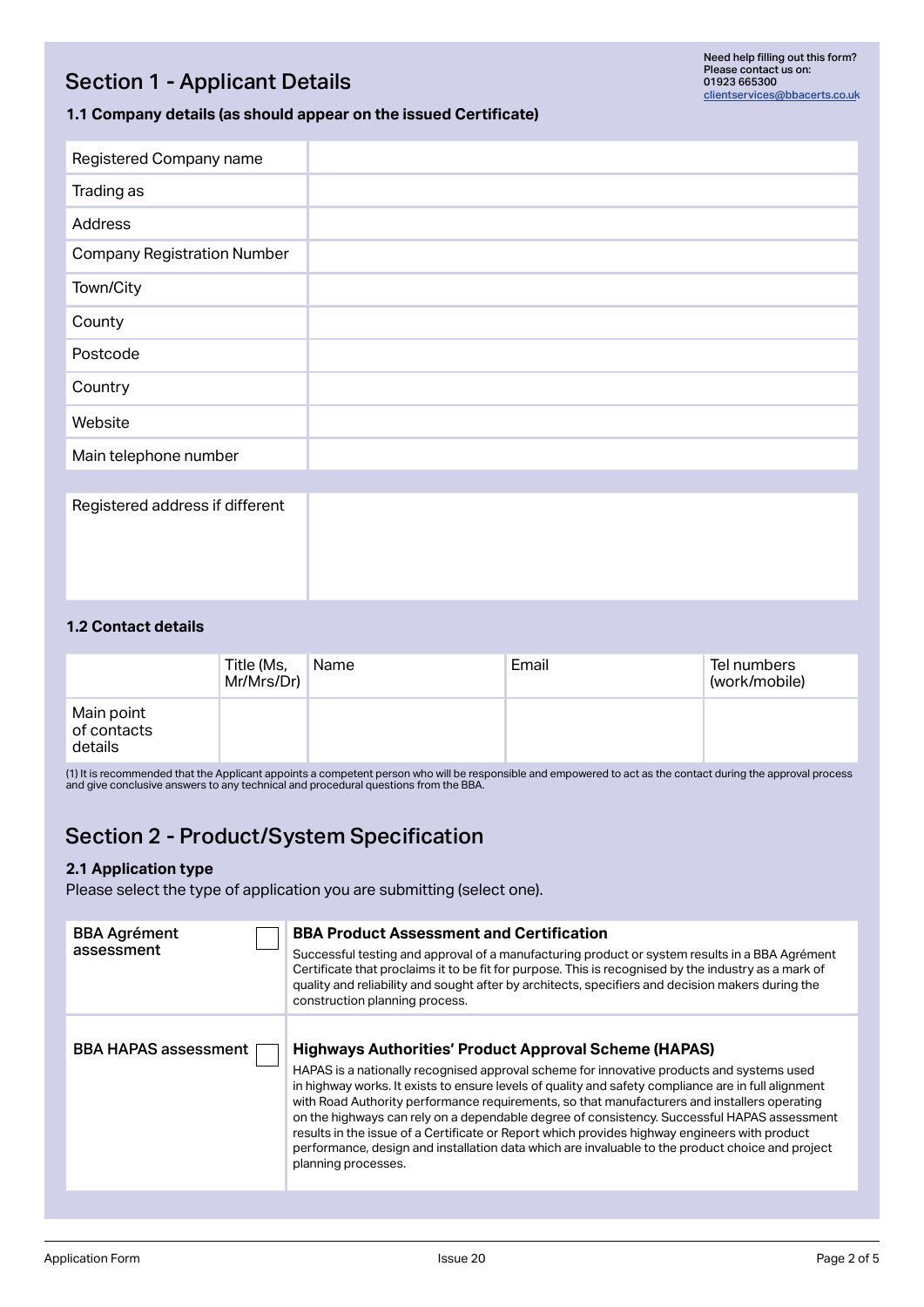## **2.2 Describing your product and its use**

We need you to tell us as much as possible about your product and its intended use:

- $\bullet$  Product name (name of product that will be on the certificate)
- Description
- How it is manufactured
- $\bullet$  How it is intended to be installed
- $\bullet$  Scope of use to be covered by the assessment.

Please attach any relevant technical details, construction drawings and appropriate technical marketing literature.

Define the sizes, colours, grade, finishes, materials and weights in which the product/system is supplied. Technical literature and data sheets should be attached and web hyperlinks made to product specifications/other relevant technical information where available.

Do you need an example of a completed application form? We have included one in your pack.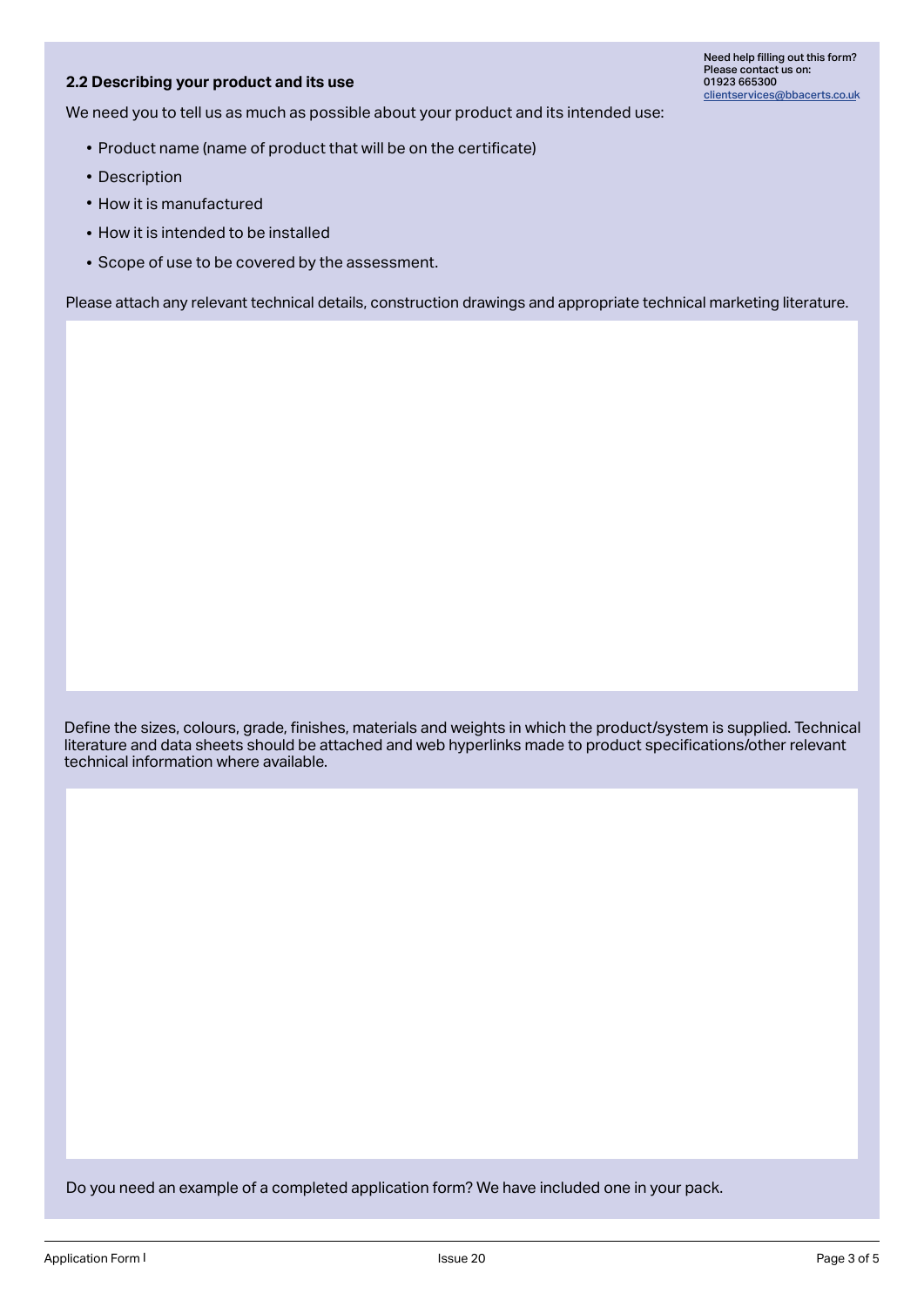# Section 3 - Available Assessment, Calculation and Test Data

Need help filling out this form? Please contact us on: 01923 665300 clientservices@bbacerts.co.uk

The BBA has very exacting requirements for data which must be recent, traceable to the product under assessment and conducted by an accredited UKAS laboratory or equivalent. If you have data that you propose to rely on, please declare this on the application and we will allow time to assess the source's suitability within the Assessment Phase. Please do not submit the actual data at this stage. We only require the type of data; actual data will be required at the Assessment Phase of the contract process.

| <b>Characteristic / Standard</b>                                             | Type of data                                                                                  | <b>Issuing Organisation</b> | Date of issue |
|------------------------------------------------------------------------------|-----------------------------------------------------------------------------------------------|-----------------------------|---------------|
| e.g. Fire, Thermal, Acoustic,<br>Structural, Durability to<br><b>EN 1234</b> | e.g. Existing Approval or<br>Product Certification, Test<br>Report, Simulation or Calculation |                             |               |
|                                                                              |                                                                                               |                             |               |
|                                                                              |                                                                                               |                             |               |
|                                                                              |                                                                                               |                             |               |
|                                                                              |                                                                                               |                             |               |
|                                                                              |                                                                                               |                             |               |
|                                                                              |                                                                                               |                             |               |
|                                                                              |                                                                                               |                             |               |
|                                                                              |                                                                                               |                             |               |
|                                                                              |                                                                                               |                             |               |
|                                                                              |                                                                                               |                             |               |
|                                                                              |                                                                                               |                             |               |
|                                                                              |                                                                                               |                             |               |
|                                                                              |                                                                                               |                             |               |
|                                                                              |                                                                                               |                             |               |
|                                                                              |                                                                                               |                             |               |
|                                                                              |                                                                                               |                             |               |

### **Option 1:**

I have no current tests for this product so please provide an indication of costs on the quotation

### **Option 2:**

I have existing testing included in the table above. I understand the test reports need to be:

- from facilities approved by the BBA, UKAS or,
- a mutually recognised accreditation scheme or,
- a maximum of four years old

if not, the BBA will issue a Contract Variation quotation to cover the required tests.

#### **Option 3:**

I believe that I have all the necessary tests for a full Agrement Certificate assessment and as described in Option 2. I understand that if there are missing, and/or non-compliant Test Reports, the BBA will issue a Contract Variation quotation to cover the required tests and significant delays to the assessment process could occur.